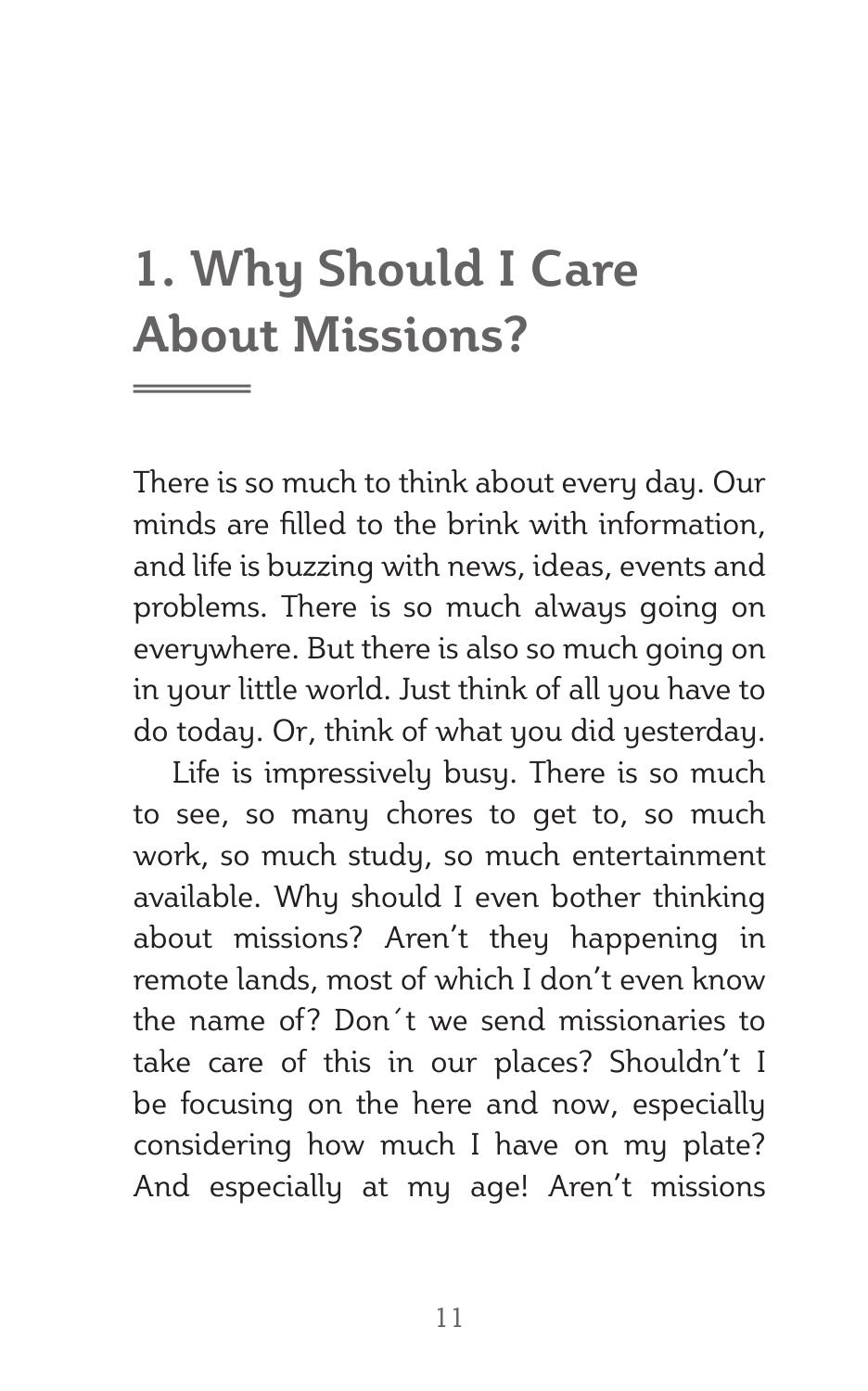#### MISSIONS

something that only fully grown-up men and women should be considering?

Perhaps you have thought about missions but your thought is down the road, when you finish college or have your own family. Why should I even care about this?

A common issue when we think about missions is its place in church life. Many people wrongly consider that missions are the main goal of the Christian life. They may tend to think that the only Christians who are really serving God are the ones leaving everything behind to go abroad into the mission field. On the other hand, many believers set missions aside as something secondary in church life. So, which is it? Are missions the main goal of the church, or one among many?

Well, in fact, missions are a means to a greater goal. Let's illustrate this. Consider sports. Football, for example. Why do players run laps, pump iron, do push-ups, practice throwing, punting, or receiving? Why so many drills? Why all those hours spent perfecting movements and formations? The drills are not the goal. All of that is done to be better prepared for the main goal of scoring.

Think about the game itself. Is gaining yards the ultimate goal of football? No. The goal is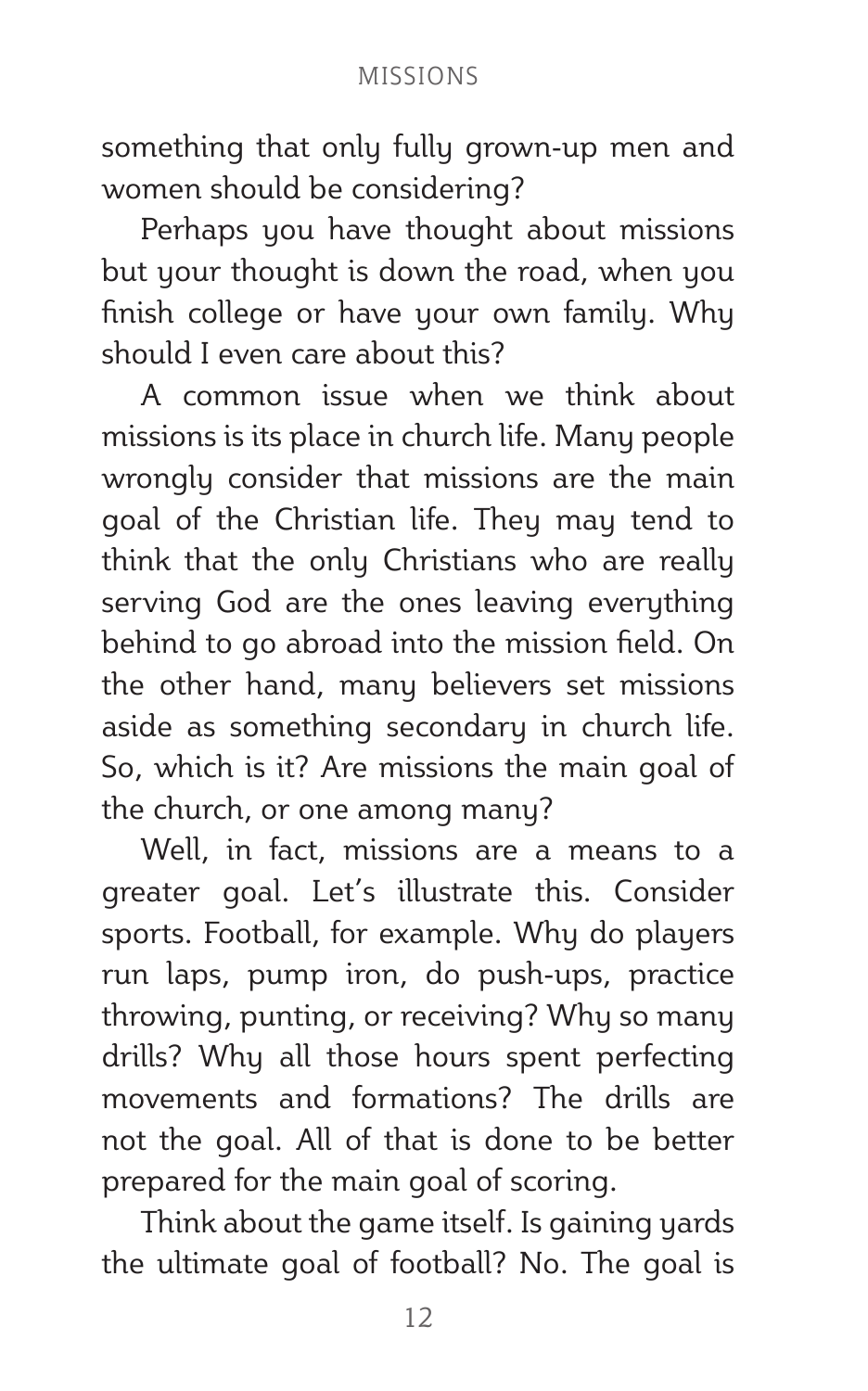to get the ball to the end zone. You may very well gain hundreds of yards during a match and yet repeatedly fail to score. The goal is to score. And the athletes practice a lot to be able to achieve this in several ways. Mission work is one way we get to the endzone. What is there at the end? The glory of God.

John Piper famously wrote that 'Missions is not the ultimate goal of the church. Worship is. Missions exist because worship doesn't.' Piper is making the point that even though missions have the immensely beneficial result of saving people from eternal punishment, ultimately, this is not the greater goal. God's glory is: His name being glorified in the salvation of sinners. And every single Christian, from the little children all the way to the elderly, should have God's glory in mind.

So, when we talk about missions, in reality we are talking about a way to make God's glory known more broadly, His name worshiped more intensely, His love received more deeply, His image in men restored in more places.

Consider, for example, Psalm 96. Notice the universal aspect of worship. Take note of the many mentions of the nations, the whole earth, etc.: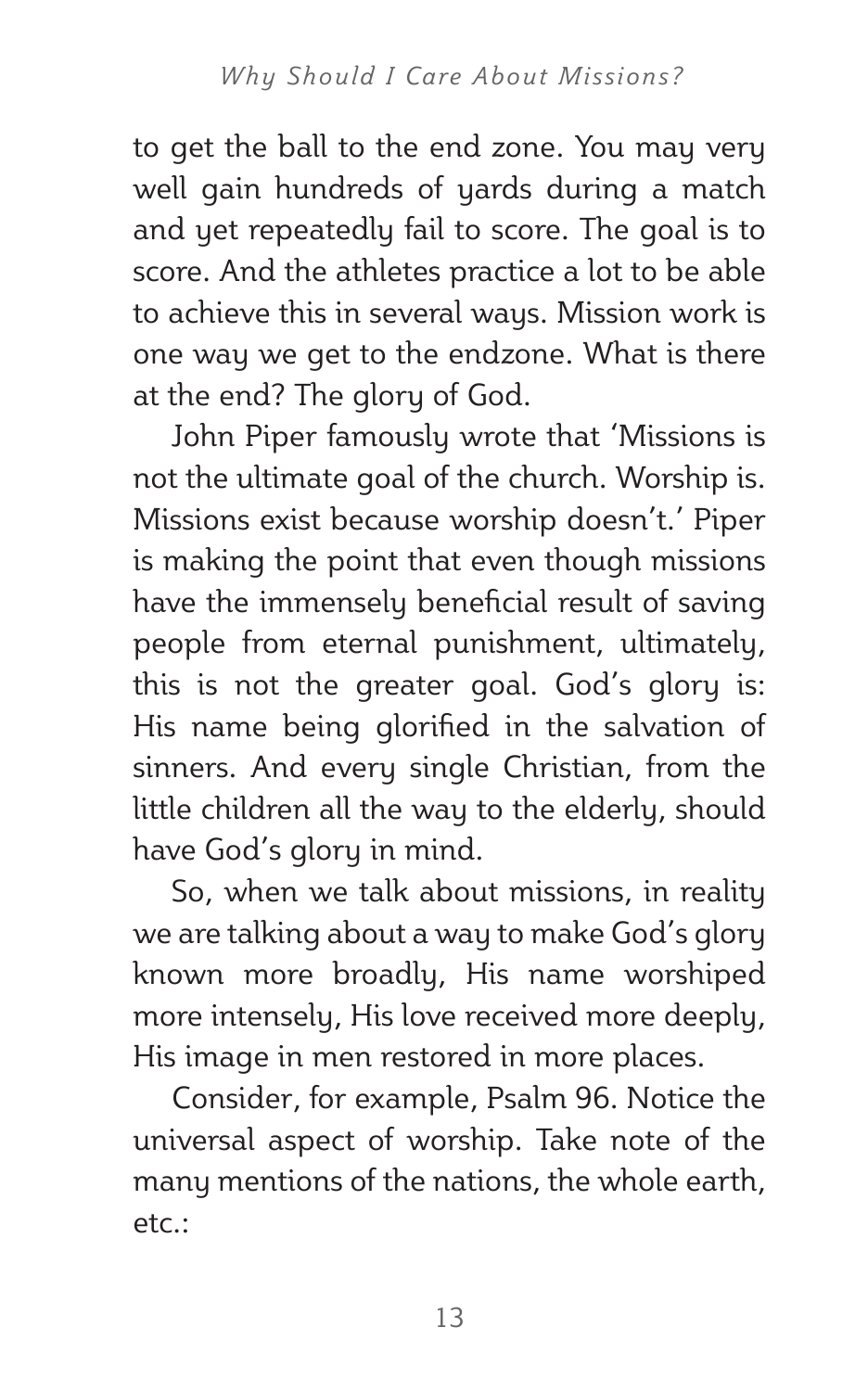*Oh sing to the Lord a new song; sing to the Lord, all the earth!*

*Sing to the Lord, bless his name;*

*tell of his salvation from day to day. Declare his glory among the nations,*

*his marvelous works among all the peoples!*

*For great is the Lord, and greatly to be praised;*

*he is to be feared above all gods. For all the gods of the peoples are worthless idols,*

*but the Lord made the heavens. Splendor and majesty are before him;*

*strength and beauty are in his sanctuary. Ascribe to the Lord, O families of the peoples,*

*ascribe to the Lord glory and strength! Ascribe to the Lord the glory due his name;*

 *bring an offering, and come into his courts!*

*Worship the Lord in the splendor of holiness; tremble before him, all the earth!*

*Say among the nations, 'The Lord reigns!*

*Yes, the world is established; it shall never be moved;*

*he will judge the peoples with equity.'*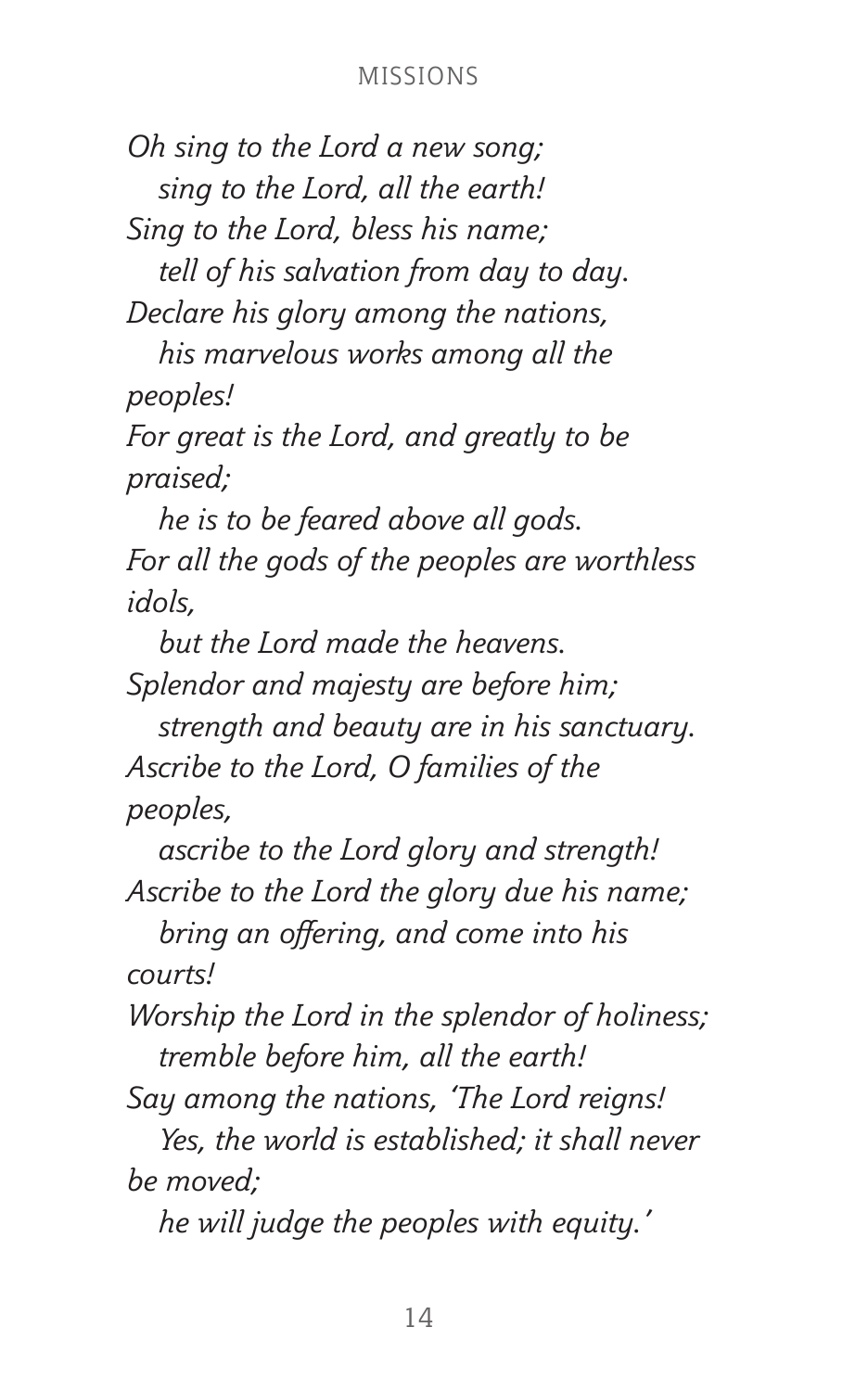*Let the heavens be glad, and let the earth rejoice;*

 *let the sea roar, and all that fills it; let the field exult, and everything in it! Then shall all the trees of the forest sing for joy*

*before the Lord, for he comes, for he comes to judge the earth. He will judge the world in righteousness, and the peoples in his faithfulness.*

Do you see it? This is a Psalm talking about the name of Yahweh, the covenant God of Israel, being celebrated throughout the earth. His name is not to be praised only in the Promised Land. No. The psalmist´s heart desire is for God's name to be feared and loved by families everywhere on the globe. He yearns for the nations to abandon their false gods. He longs to see the name of the one true God being worshiped everywhere.

How will this happen? Through missions. Piper again: 'Therefore, worship is the goal and the fuel of missions: Missions exists because worship doesn't. Missions is our way of saying: the joy of knowing Christ is not a private, or tribal, or national or ethnic privilege. It is for all. And that's why we go. Because we have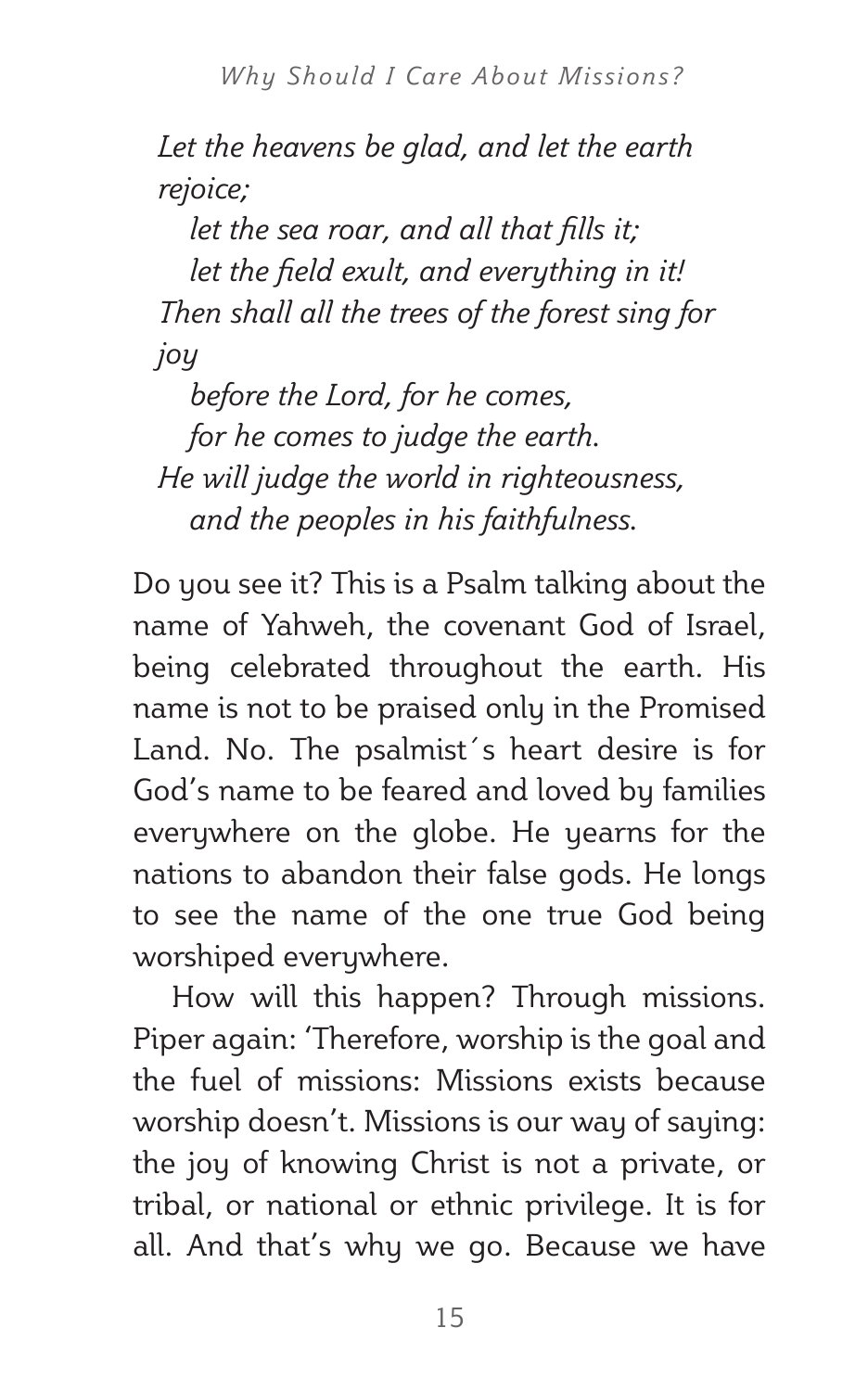#### MISSIONS

tasted the joy of worshiping Jesus, and we want all the families of the earth included.'

We are living in a stage of human history in which people from every tongue, nation and tribe are being called to believe in Christ. This is only a temporary stage, however. When Christ returns, the age of missions will end. Worship, however, will remain forever.

So, to make a long story short: you should care about missions, because you should care about God's name being spread as far as the sun shines. You should care because you want to see people praising Christ from the Himalayan mountains to the remote islands of the Pacific, from the suburbs of California to the neighborhoods of Chicago. From the small villages of the Peruvian mountains to the river communities of the Ganges. From the tiny islands in the north of Scotland to the tiny islands in Oceania.

We are very quick to promote the name of those we love. We spend many hours online or in personal conversations defending the fame of the artists, athletes, or other people that we consider to be great. Thinking about missions is a way to do the same about someone who cares for you in a way that no one else ever